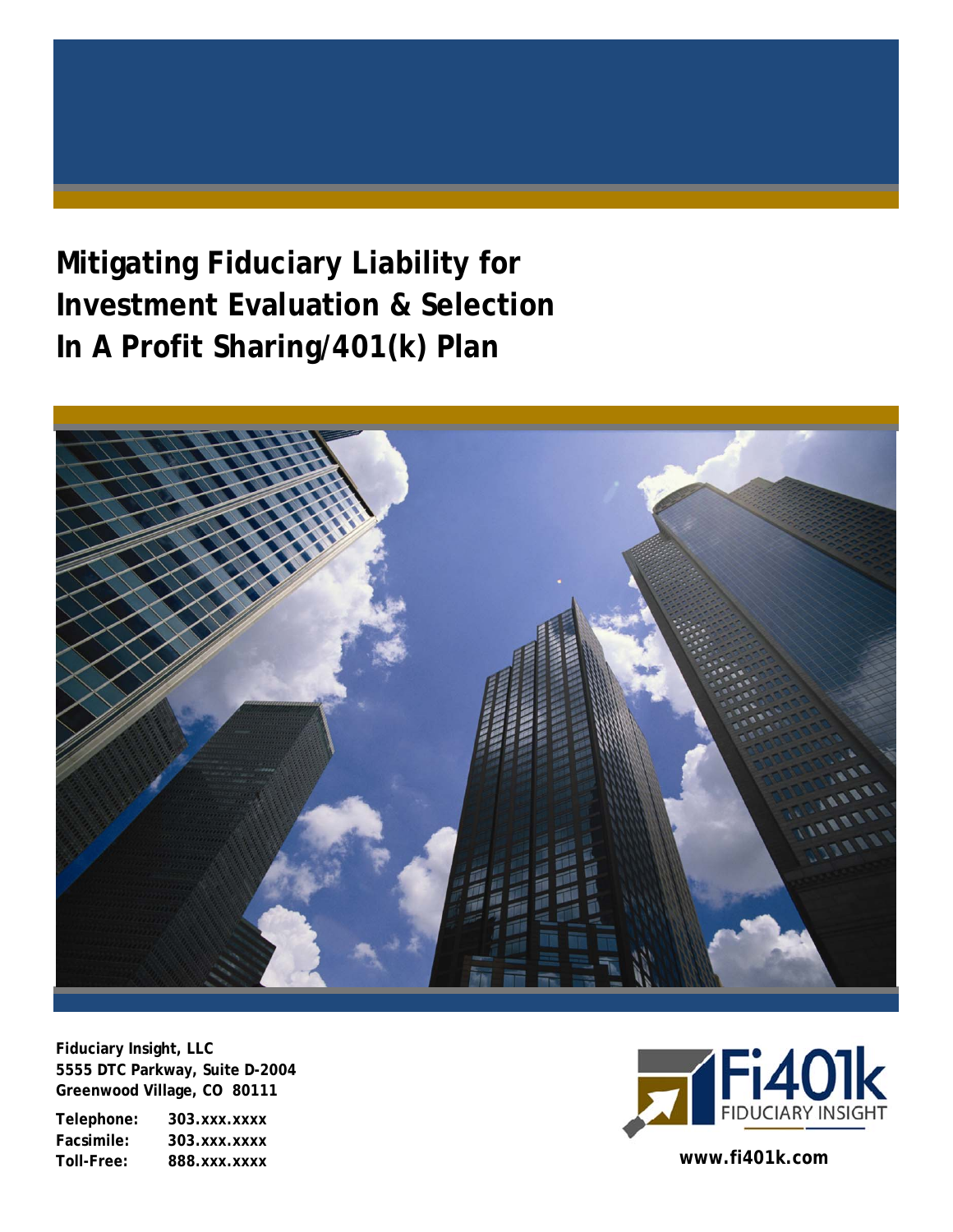

**F**iduciary Insight understands that sponsoring a workplace retirement savings plan is most often done with the best of intentions, yet carries a heavy burden of accountability related to investment selection and monitoring.

Therefore our Fi401k solutions strive to mitigate the employer's ancillary obligations that are imposed by the federal government under the Employee Retirement Income Security Act of 1974 (ERISA) – and diminish any corresponding fiduciary liability. Fiduciary Insight provides retirement plan fiduciaries peace of mind by delivering a suite of investment solutions that are based upon three core principles:

#### **PRUDENCE**

Fi401k provides a standardized *Investment Policy Statement* (IPS) which provides a logical framework for determining the permissible investment alternatives that may be offered within a 401(k) retirement savings plan. By adopting the Fi401k IPS, any plan fiduciary can demonstrate their use of a prudent methodology for determining their plan's investment options.

#### **DILIGENCE**

Fi401k also provides documented *Investment Selection & Review Procedures* (ISRP) that provides a prudent process by which the plan's designated investment options are consistently monitored, periodically reviewed and occasionally re-evaluated or replaced. By employing the Fi401k ISRP, any plan fiduciary can demonstrate their diligence around the ongoing monitoring of their plan's investment options.

#### **SKILL**

Fi401k was founded by retirement services professionals who have over 50 years of combined experience managing investments for workplace retirement savings plans, including professionals who carry the Chartered Financial Analyst (CFA) and Accredited Investment Fiduciary (AIF) credentials.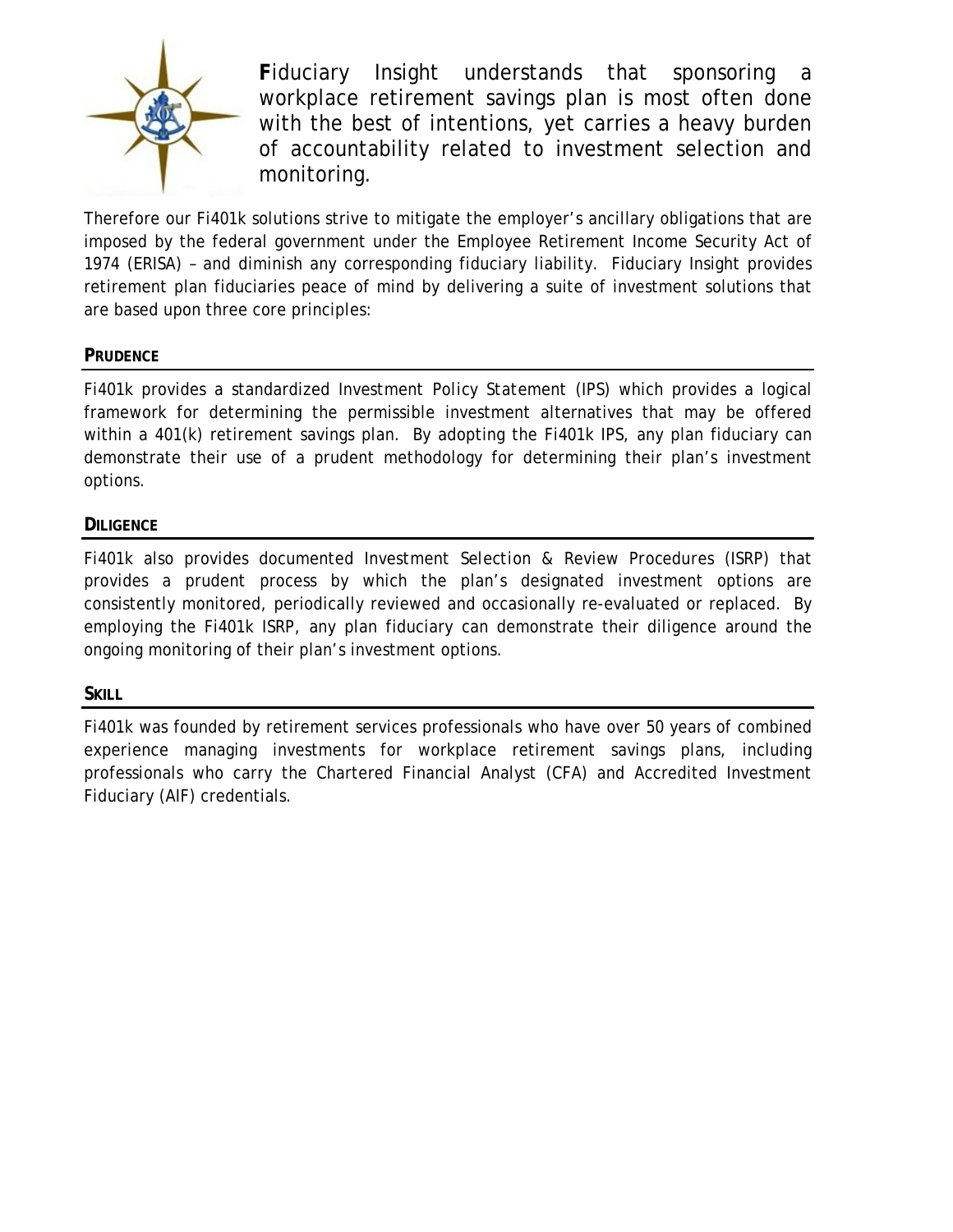# **Fiduciary Issues**

Sponsoring a workplace retirement savings plan can be one of the most important benefit programs an employer can offer to their employees, by providing a vehicle for the systematic accumulation of retirement assets. In addition, recent surveys have shown that retirement plans have become the employee's most sought-after benefit program – second only to health insurance.

Although sponsoring a 401(k) plan is often done with the best of intentions, there are certain responsibilities that every employer needs to be aware of and actively manage when doing so. Every employer/sponsor of a 401(k) plan is deemed a fiduciary, under the Employee Retirement Income Security Act of 1974 (ERISA). As a result, the fiduciary responsibilities within a workplace retirement savings plan carry a higher standard of care than other investment programs.

### **Definition of a Fiduciary**

ERISA generally defines a fiduciary as anyone who exercises discretionary authority or control over a plan's management or assets held within the plan, including anyone who provides investment advice to the plan or its agents. For a workplace retirement savings plan  $-$  such as a 401 $(k)$ , the people who fall into this category are most typically employees of the sponsoring employer.

*"The key to determining whether an individual or an entity is a fiduciary is whether they are exercising discretion or control over the plan. Attorneys, accountants and actuaries generally are not fiduciaries when acting solely in their professional capacities."*

**- U.S. Department of Labor**

#### **ERISA Deemed Fiduciaries**

- Plan Sponsor
- Plan Trustee(s)
- Plan Administrator
- Trust Custodian(s)
- Registered Investment Adviser(s)
- Banks or similar financial institutions
- Insurance companies



#### **A Fiduciary is Anyone Who:**

- Exercises discretion or exerts control with respect to the management of the plan or its assets - or disposition of its assets
- Renders investment advice directly or indirectly for compensation, who has the authority or responsibility to do so
- Has discretionary authority or responsibility for the routine administration of the plan.

*It is generally accepted that the primary roles of a fiduciary are to manage the plan within the rules promulgated under ERISA, and in compliance with the plan's documents and instruments.*

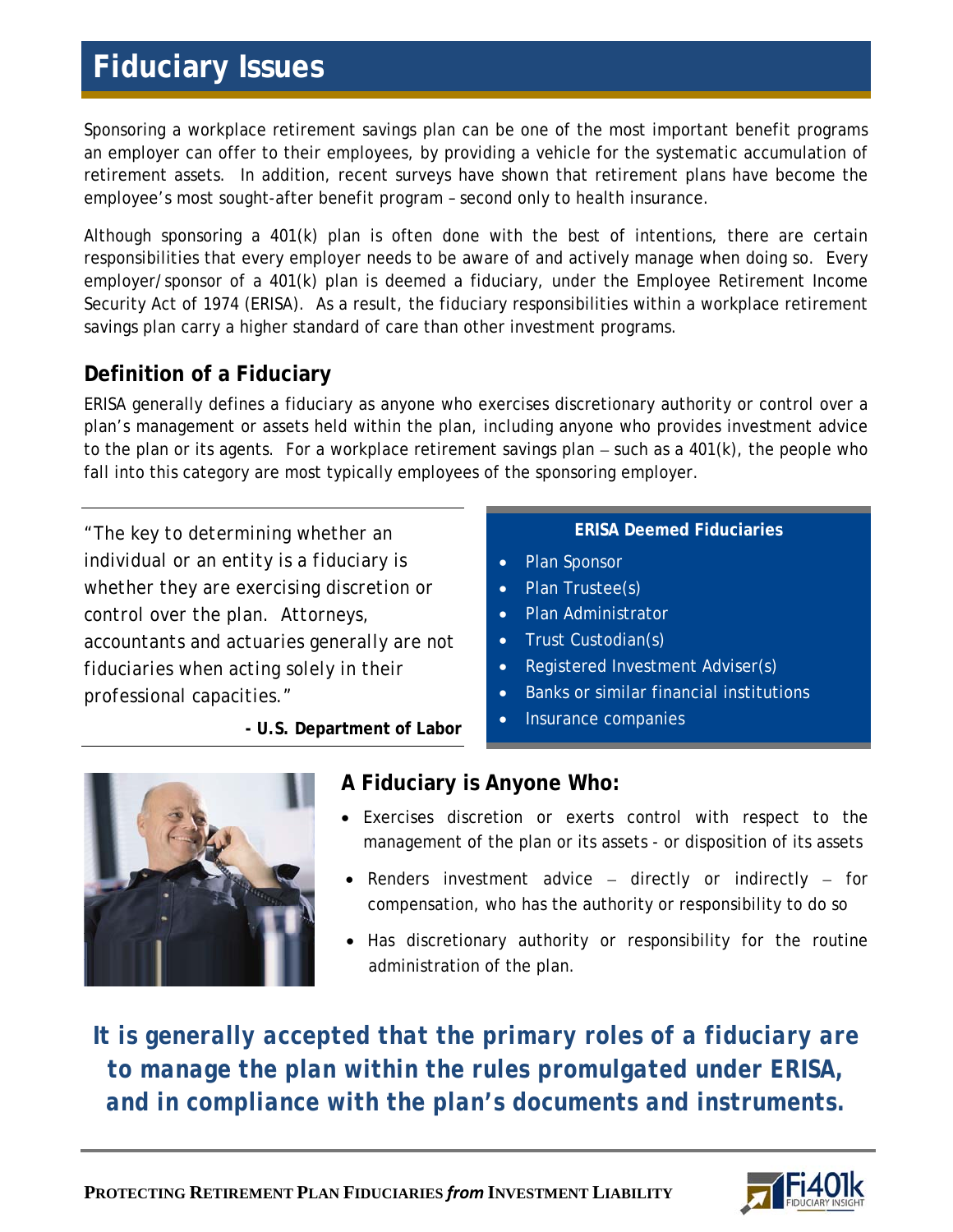# **Fiduciary Duties**

The Employee Retirement Income Security Act of 1974 (ERISA) sets forth five areas of fiduciary responsibility associated with employer-sponsored retirement savings plans:

- 1. *Duty of Loyalty*  To act solely in the best interests of the plan, its plan participants and their beneficiaries; otherwise known as the exclusive benefits rule.
- 2. *Duty of Care*  To monitor and defray costs born by the plan, including the reasonableness of the fees paid for benefits delivered – keeping in line with the "exclusive benefits rule".
- 3. *Duty of Prudence*  To supply a broad range of investment alternatives that enable participants to create an investment portfolio tailored to their personal needs, including the minimization of risk for the potential of large investment losses to the plan.
- 4. *Duty of Diligence*  To follow the plan documents in the ongoing management of the plan and the benefits afforded therein, including the avoidance of "prohibited transactions" between parties of interest.
- 5. *Duty of Skill*  To diversify the plan's assets among a variety of investment alternatives and perform periodic reviews of the investment options made available within the plan, by following a prudent documented process.

*A prudent fiduciary process should aid in the communication of the plan's policies to participants, as well as protect fiduciaries from making arbitrary or compulsive decisions.* 

### **Establishing Prudent Fiduciary Processes**

A fiduciary's responsibility does not necessarily require that the plan maintain the highest rated, best performing or lowest cost investment alternatives or service providers. While these may be considerations a fiduciary uses in the management of the plan, it is more important that the fiduciaries define, document and follow prudent processes for their ongoing management of the plan and its assets.



In order to effectively mitigate fiduciary liability, it is necessary to thoughtfully plan, document and follow a prudent decision-making process. A fiduciary can generally meet this requirement, by adhering to the following guidelines:

- 1. Define the plan's objectives in a written document
- 2. Provide a mix of investments to achieve adequate diversification
- 3. Utilize investment managers best suited to the plan's needs
- 4. Consistently monitor investment characteristics, for changes
- 5. Record your results and make adjustments, as needed

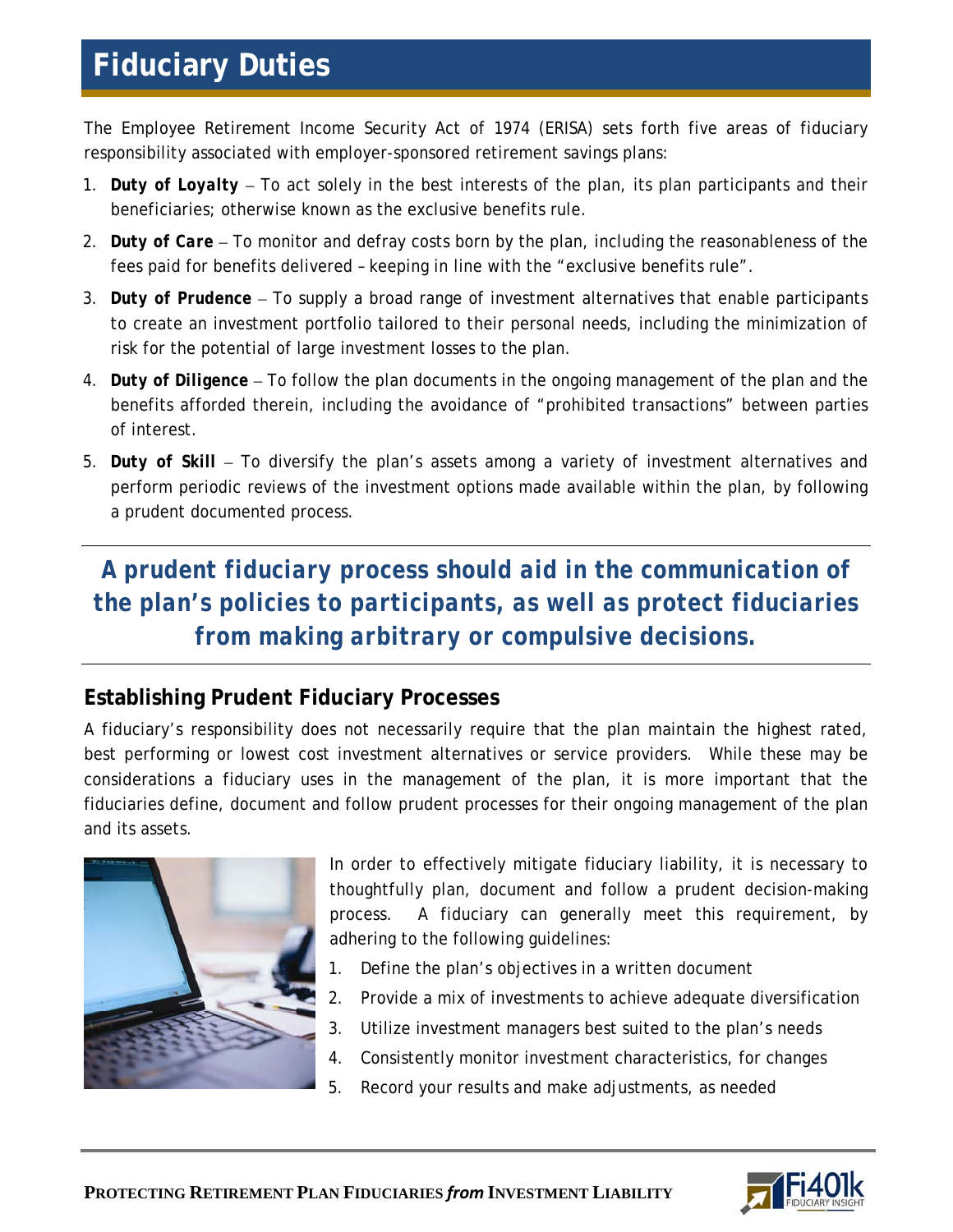## **The Fiduciary Process**

ERISA demands that fiduciaries demonstrate their performance consistent with their duties of care and diligence. One such area that this performance is of paramount importance is in the management of the plan's assets and the plan's underlying investment options.

### **Investment Policy Statement**

An Investment Policy Statement (IPS) is a plan instrument that is mandated under ERISA. An IPS is a document that clearly and understandably sets forth the investment goals and objectives of the plan, including the methods used by the plan sponsor and plan trustee(s) in the routine management of the plan's assets. But equally important to having an IPS is using it to guide the decision making process with regard to the investment alternatives utilized by the plan.

An Investment Policy Statement should provide the basic framework under which the plan will operate, with regard to making decision regarding what investment options are to be made available within the plan and for its participants. As a result, it is generally accepted that a plan's IPS should:

- 1. Set forth the basic objectives for the plan
- 2. Define the permissible investment vehicles to be used by the plan
- 3. Describe the investment categories that will be made available within the plan
- 4. Define the roles and responsibilities of those charged with managing the plan's assets
- 5. Set forth the investment alternatives selected for the plan

#### **Investment Selection Process**

Alongside the construction of an Investment Policy Statement, fiduciaries must also establish the criteria by which they will evaluate and monitor investment alternatives for the plan. Therefore this process should be based upon objectives that are specific, measurable, achievable, results-oriented and time-based (i.e., SMART), and set forth in a written document that is used by fiduciaries and their service providers to effectively manage the plan in conformance with the IPS.

Commonly referred to as the *Investment Selection & Review Procedures (ISRP)*, this document should outline the formal investment decision-making process and provide a framework to assist fiduciaries in objectively evaluating investment alternatives. Typically, an ISRP document would describe the quantitative and qualitative metrics used to evaluate investment alternatives, both for initial selection and ongoing monitoring.

### **Ongoing Investment Evaluations**

Fiduciaries are required to persistently monitor and review the plans' investment options, based upon the quantitative and qualitative metrics established in the *Investment Selection & Review Procedures*. Thereto, fiduciaries are required to make changes as determined by these periodic reviews, and communicate the reasons for the change as well as the methodology used in determining an applicable replacement investment.

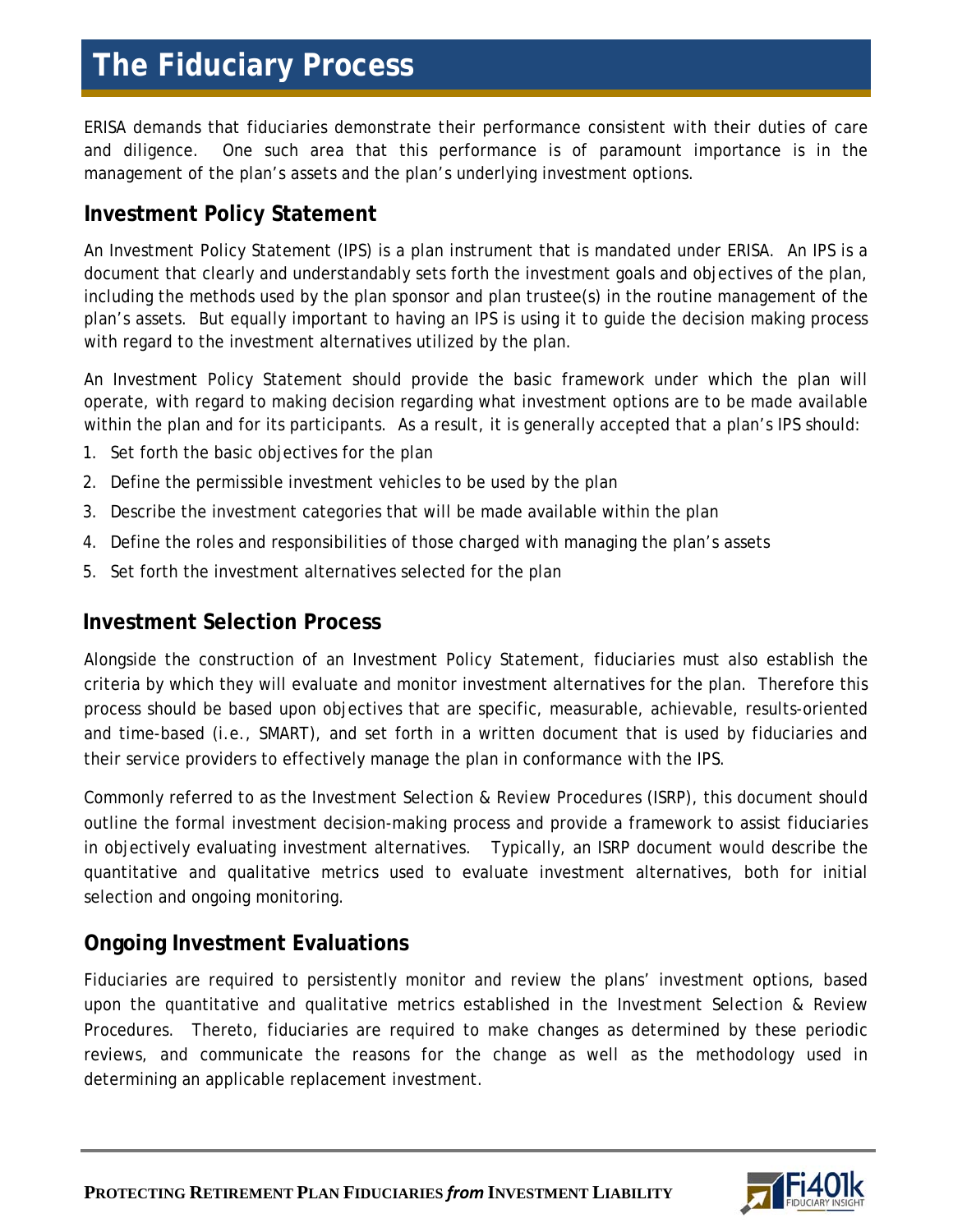### **The Prudent Expert**



Many small and medium-sized businesses utilize the services of a third-party financial services professional, to assist with the initial adoption of a 401(k) retirement savings plan – including the selection of the investment alternatives made available within the plan. But, in so doing, the majority of business owners rarely understand their fiduciary obligations for the ongoing monitoring and periodic evaluation of those selections.

ERISA requires employer-plan sponsors to select and monitor plan investments in the same manner as persons familiar with generally accepted investment theories and prevailing investment industry practices. But, in the case where the plan fiduciaries lack the necessary technical knowledge to properly perform these duties, they are required "to obtain the advice of a qualified, independent expert." *See DOL Regulation §2509.95-1(c)(6)*

Therefore it is generally accepted that most employer-plan sponsors are better served engaging the services of a professional fiduciary, to assist with or conduct the ongoing due diligence necessary to prudently manage the plan's investment options.

### *ERISA sets the standard by which all fiduciaries are measured, as being those investment decisions which a like expert, with appropriate knowledge and experience would reasonably make.*

### **Engaging A Professional Fiduciary**

Depending upon the type of financial services professional engaged, there may or may not be any fiduciary relief provided under such engagements. Therefore it is imperative that the third-party financial services professional engaged by the plan be able and willing to serve in a fiduciary role.

Thereto, such advisory services may only be provided by a "fiduciary adviser", who is defined as:

- 1. A registered investment adviser under the Investment Advisers Act of 1940
- 2. A bank trust department subject to periodic examination and review by regulators
- 3. An insurance company
- 4. A person registered as a broker or dealer under the 1934 Securities Act
- 5. An employee, agent, registered representative or affiliate of any of the preceding parties

Furthermore, the advisory services have to be provided under an "eligible investment advice arrangement" which provides that the fees received by the Fiduciary Adviser do not vary on the basis of which investment options are chosen for inclusion in the plan.

The unfortunate reality is that due to the way most financial services professionals are compensated, they simply do not qualify to perform as "Fiduciary Adviser". So, if a plan fiduciary relies upon a financial services professional who is not qualified to perform as a Fiduciary Adviser, they may inadvertently breach their fiduciary duty – by not being prudent or diligent in relying upon such individuals.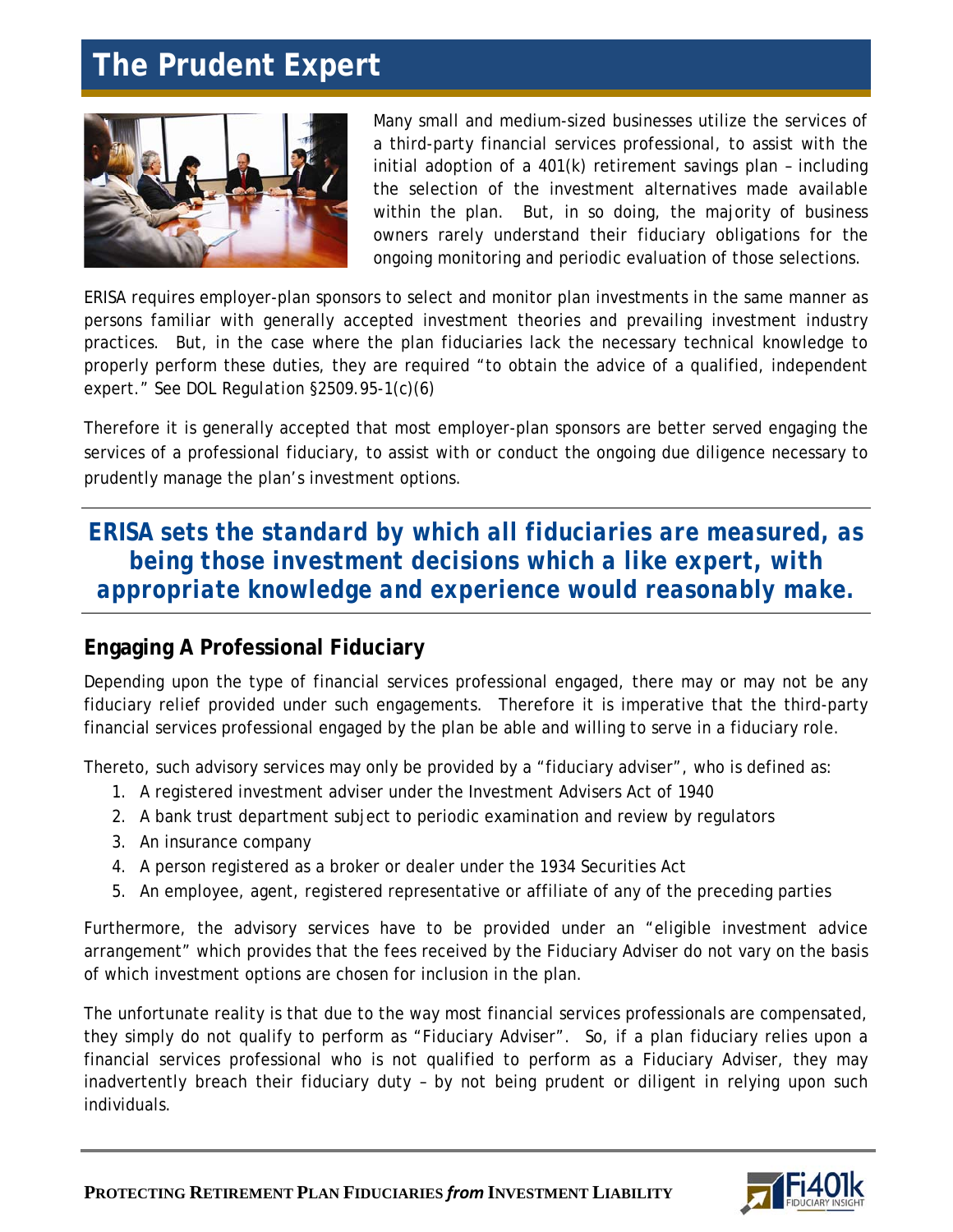## **The Fi401k Solutions**



Fiduciary Insight has created a web-based service bureau that provides remote investment monitoring, reporting and management services. Our Fi401k solutions strive to mitigate the employer's ancillary obligations imposed by the federal government under ERISA – and diminish any corresponding fiduciary liability.

However, Fiduciary Insight recognizes that not every employer-plan sponsor wants/needs the same level of service for their company's 401(k) plan. So, the Fi401k suite of solutions is designed to meet your specialized needs:

- **Investment Comparison & Optimization (IC&O)** This service is for plan fiduciaries who are looking to evaluate their plan's current investment options, to determine if they might be able to derive better cost efficiencies and/or access better performing equivalent investment alternatives.
- **Investment Monitoring & Reporting (IM&R)** This service is for plan fiduciaries who are comfortable with their current retirement plan service provider, and merely wish to augment their plan with robust investment monitoring and reporting solutions.
- **Investment Management & Oversight (IM&O)** This service is for plan fiduciaries who are desirous of transforming their current plan by adding fiduciary investment management and oversight solutions, which drive cost and performance optimization around their plan's investment options.

Regardless of the Fi401k solution that may suite your specific needs, Fiduciary Insight is committed to assisting employers with establishing a prudent investment evaluation process – by providing every plan sponsor a customized *IPS* and *ISRP* documents.